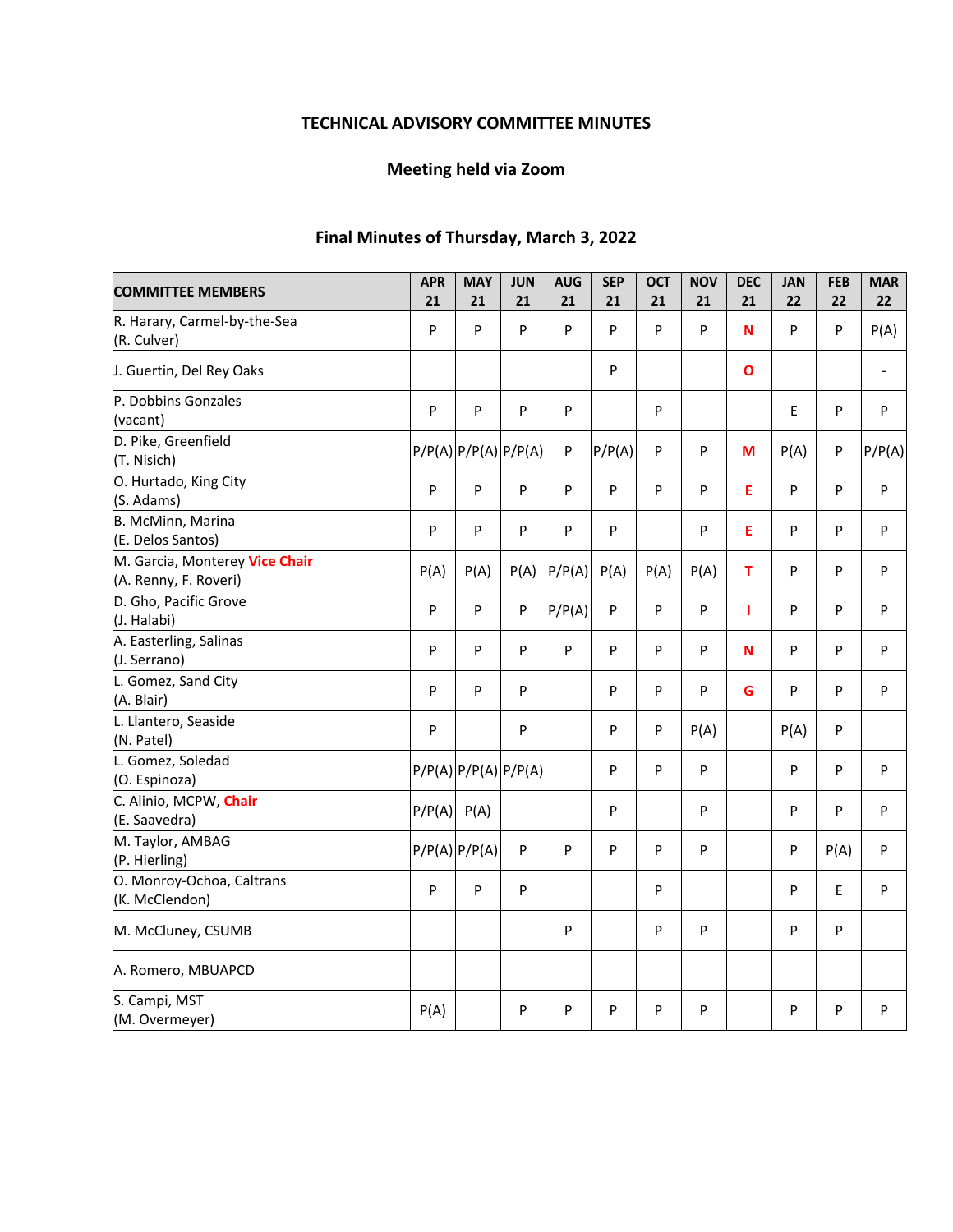| <b>STAFF</b>                                 | <b>APR</b> | <b>MAY</b> | <b>JUN</b> | <b>AUG</b> | <b>SEP</b> | <b>OCT</b> | <b>NOV</b> | <b>DEC</b> | <b>JAN</b> | <b>FEB</b> | <b>MAR</b> |
|----------------------------------------------|------------|------------|------------|------------|------------|------------|------------|------------|------------|------------|------------|
|                                              | 21         | 21         | 21         | 21         | 21         | 21         | 21         | 21         | 22         | 22         | 22         |
| T. Muck, Executive Director                  | P          | P          |            | P          | P          | P          | P          |            | P          | P          | P          |
| C. Watson, Director of Planning              |            |            |            |            |            | P          | P          |            |            |            | P          |
| M. Zeller, Director of Programming & Project | P          | P          | P          | P          | P          | P          | P          |            | P          | P          | P          |
| Delivery                                     |            |            |            |            |            |            |            |            |            |            |            |
| D. Bilse, Principal Engineer                 | P          | P          | P          | P          | P          | P          | P          |            | P          | P          | P          |
| M. Montiel, Administrative Assistant         |            | P          | P          | P          | P          |            | P          |            | P          | P          | P          |
| <b>J. Strause, Transportation Planner</b>    |            |            |            |            |            |            |            |            | P          |            | P          |
| T. Wright, Public Outreach Coordinator       |            |            |            |            |            |            |            |            |            |            | P          |
| L. Williamson, Senior Engineer               | P          |            |            |            | P          |            | P          |            | P          |            | P          |
| A. Hernandez, Asst. Transportation Planner   |            |            |            |            | P          |            | P          |            | P          |            | P          |
| A. Guther, Asst. Transportation Planner      |            |            |            |            |            |            | P          |            | P          |            |            |

## **OTHERS PRESENT:**

#### **1. ROLL CALL**

Chair Chad Alinio, Monterey County, called the meeting to order at 9:31 am. Introductions were made and a quorum was established.

## **1.1 ADDITIONS OR CORRECTIONS TO AGENDA**  None.

**2. PUBLIC COMMENTS** 

None.

#### **3. BEGINNING OF CONSENT AGENDA**

#### **M / S / C: McMinn / Gomez / unanimous**

3.1 **APPROVED** the Technical Advisory Committee meeting minutes for February 3, 2022.

#### **END OF CONSENT AGENDA**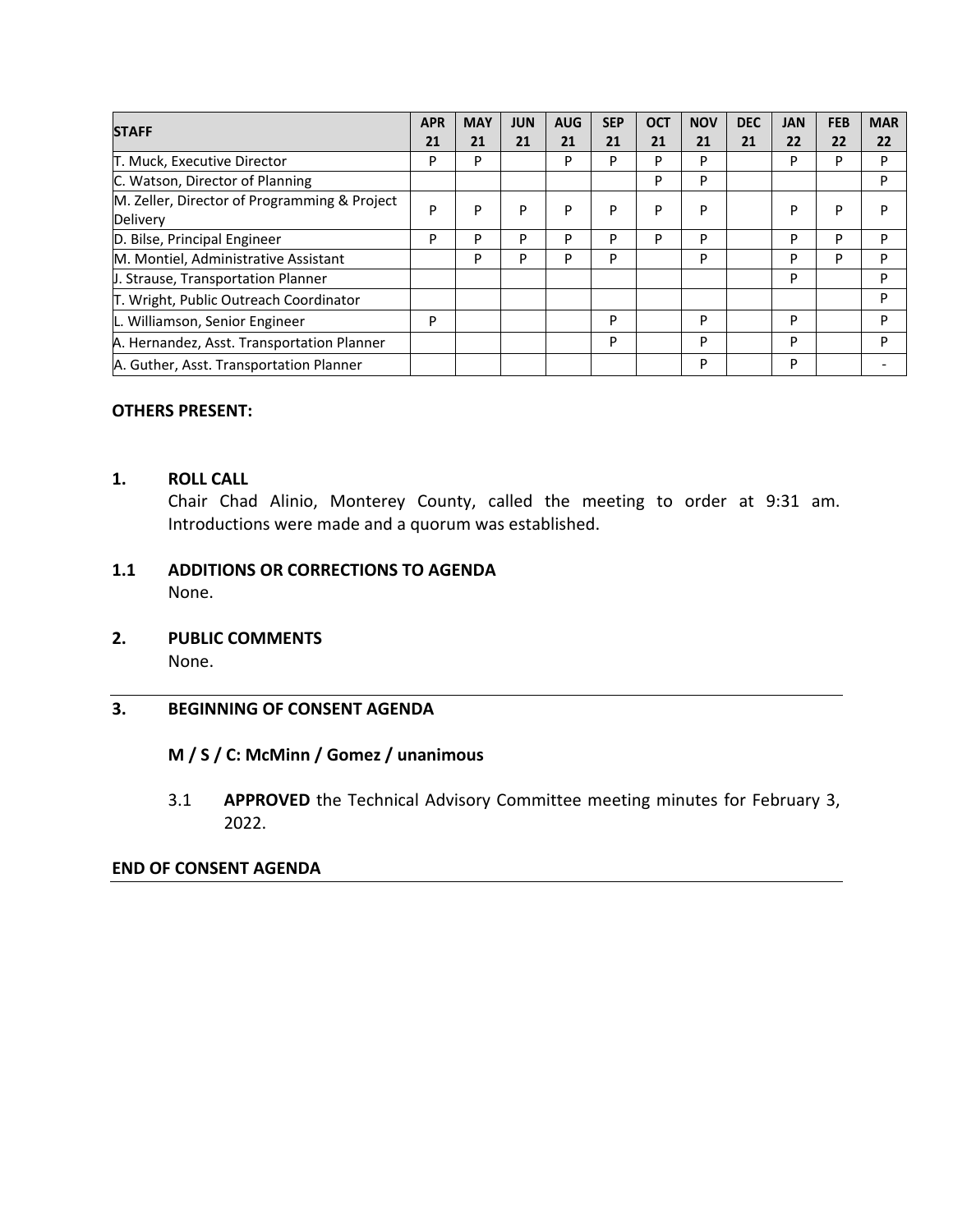## **4. 2022 MONTEREY COUNTY BIKE MAP**

Janneke Strause, Transportation Planner, reported that the primary updates include adding new and upgraded bikeway facilities that were constructed since the 2016 Bike Map and improving the accessibility for map users at the local level. She noted that other changes to the map include new route colors, added Regional Bicycle Wayfinding Rotes as "Regional Bike Routes" and added bike parking and bike shops. In conclusion Ms. Strause noted that we are considering adding "Popular Bike Routes" that do not currently have a bike facility. Staff will email the maps for Committee members to send input and review.

## **5. STATE LEGISLATIVE UPDATE**

Christina Watson, Director of Planning Christina Watson, Director of Planning, reviewed proposed state legislation. The Committee had the following comments and input on proposed state legislation:

Andrew Easterling, City of Salinas expressed support for prioritizing bike and pedestrian mobility over vehicle mobility. Mr. Easterling also expressed support for AB 932 as an integration of vision zero and traffic calming.

Brian McMinn, City of Marina supported the proposed bike legislation and noted younger cyclists are safety cycling in the streets rather than sidewalks

Marissa Garcia, City of Monterey expressed concerns on AB 932 due to the 15‐year time frame and funding constraints and project delivery capabilities. She asked how does it affect us and affect our liability? Ms. Taylor recommended taking a more balanced approach that won't penalize larger projects.

Miranda Taylor, AMBAG recommended that a 16‐year‐old age limit to following STOP sign regulations should be considered as part of bike legislation

Andrew Easter, City of Salinas noted that a lot of projects can be done during the 15‐year window time frame like vision zero and street safety improvements projects.

Sloan Campi, MST questioned the enforceability of the proposed bike legislation and showed concern about liability issues

## **6. 2022‐2026 METROPOLITAN TRANSPORTATION IMPROVEMENT PROGRAM**

William Condon Association of Monterey Bay Area Governments (AMBAG) reported that AMBAG prepares transportation plans and programs for the Monterey Bay region consisting of Monterey, San Benito and Santa Cruz Counties. He noted that one of these documents is the Metropolitan Transportation Improvement Program (MTIP), a multi‐ million‐dollar, multi‐year program of proposed projects for major highway, arterial, transit and bikeway projects.